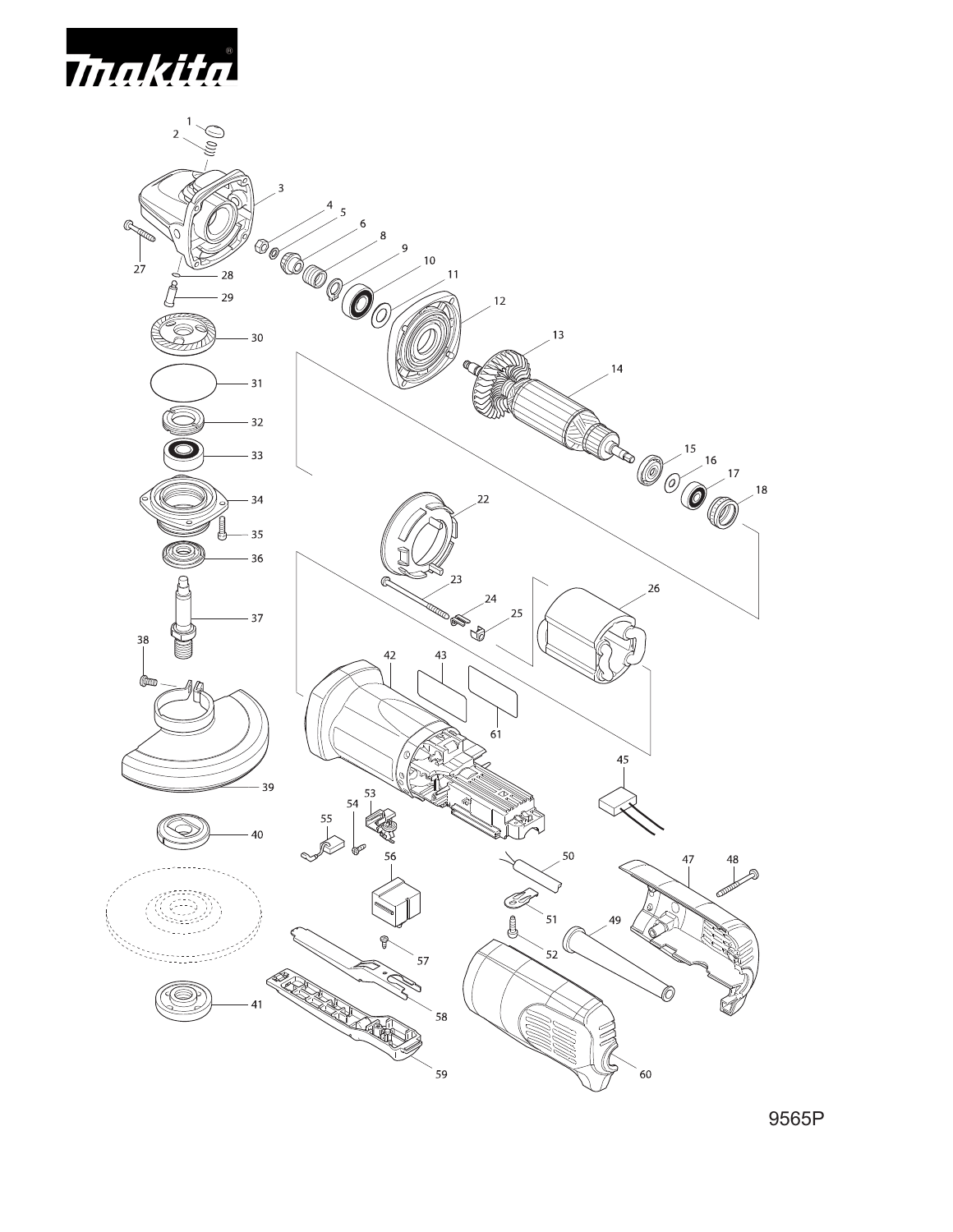| Item No. | <b>Type</b>    | Sub  | Part No.            | <b>Description</b>              | Qty            | Unit |
|----------|----------------|------|---------------------|---------------------------------|----------------|------|
| 001      |                |      | 418067-8            | <b>PIN CAP</b>                  | 1              | PC.  |
| 002      |                |      | 233072-2            | <b>COMPRESSION SPRING 8</b>     | 1              | PC.  |
| 003      |                |      | 153488-4            | <b>GEAR HOUSING COMPLETE</b>    | $\mathbf{1}$   | PC.  |
| 004      |                |      | 931303-0            | HEX. NUT M6                     | $\mathbf{1}$   | PC.  |
| 005      |                |      | 253077-6            | <b>FLAT WASHER 6</b>            | 1              | PC.  |
| 006      |                |      | 227513-8            | SPIRAL BEVEL GEAR 11            | 1              | PC.  |
| 008      |                |      | 233901-9            | <b>LOCK SPRING 12</b>           | 1              | PC.  |
| 009      |                |      | 961052-5            | <b>RETAINING RING S-12</b>      | 1              | PC.  |
| 010      |                |      | 211142-7            | <b>BALL BEARING 6001LLB</b>     | 1              | PC.  |
| 011      |                |      | 253084-9            | FLAT WASHER 12                  | 1              | PC.  |
| 012      |                |      | 317359-1            | <b>GEAR HOUSING COVER</b>       | $\mathbf 1$    | PC.  |
|          |                |      |                     |                                 | $\mathbf{1}$   |      |
| 013      |                |      | 240033-5            | <b>FAN 57</b>                   | 1              | PC.  |
| 014      |                |      | 515231-3            | ARMATURE ASS'Y 115V             |                | PC.  |
|          |                | INC. |                     | Item No. 13,15-17               |                |      |
| 015      |                |      | 681656-4            | <b>INSULATION WASHER</b>        | 1              | PC.  |
| 016      |                |      | 253823-7            | <b>FLAT WASHER 7</b>            | 1              | PC.  |
| 017      |                |      | 210027-4            | <b>BALL BEARING 627DDW</b>      | 1              | PC.  |
| 018      | 1              |      | 421738-8            | <b>LABYRINTH RUBBER RING 22</b> | 1              | PC.  |
|          | $\overline{c}$ |      | 422750-1            | <b>LABYRINTH RUBBER RING 22</b> | 1              | PC.  |
| 022      |                |      | 413076-2            | <b>BAFFLE PLATE</b>             | $\mathbf 1$    | PC.  |
| 023      |                |      | 266258-3            | <b>TAPPING SCREW 4X70</b>       | $\overline{2}$ | PC.  |
| 024      |                |      | 344871-8            | <b>RETAINER</b>                 | $\overline{c}$ | PC.  |
| 025      |                |      | 417237-6            | <b>INSULATION COVER</b>         | $\overline{2}$ | PC.  |
| 026      |                |      | 621761-5            | FIELD 115V                      | 1              | PC.  |
| 027      |                |      | 266257-5            | <b>TAPPING SCREW 4X28</b>       | 4              | PC.  |
| 028      |                |      | 213048-5            | O RING 6                        | 1              | PC.  |
| 029      |                |      | 256459-1            | <b>PIN</b>                      | 1              | PC.  |
| 030      |                |      | 227514-6            | SPIRAL BEVEL GEAR 38            | 1              | PC.  |
| 031      |                |      | 213673-2            | O RING 52                       | $\mathbf 1$    | PC.  |
| 032      |                |      | 285841-7            | <b>BEARING RETAINER</b>         | $\mathbf{1}$   | PC.  |
| 033      |                |      | 211129-9            | <b>BALL BEARING 6201DDW</b>     | 1              | PC.  |
| 034      |                |      | 318334-0            | <b>BEARING BOX</b>              | 1              | PC.  |
| 035      |                |      | 265490-6            | HEX. SOCKET HEAD BOLT M4X16     | 4              | PC.  |
| 036      |                |      | 415300-9            | <b>LABYRINTH RING</b>           | 1              | PC.  |
| 037      |                |      | 324038-4            | <b>SPINDLE</b>                  | 1              | PC.  |
|          |                |      | 265180-1            | PAN HEAD SCREW M5X16            | 1              |      |
| 038      |                |      |                     |                                 |                | PC.  |
| 039      |                |      | 123145-8            | TOOLLESS WHEELCOVER 125AK ASSY  | 1              | PC.  |
|          |                | INC. | 213009-5            | O RING 4                        | 1              | PC.  |
|          |                | INC. |                     | Item No. 38                     |                |      |
| 040      |                |      | 224399-1            | <b>INNER FLANGE 45</b>          | 1              | PC.  |
| 041      |                |      | 224568-4            | <b>LOCK NUT 5/8-45</b>          | 1              | PC.  |
| 042      |                |      | 140M20-1            | MOTOR HOUSING COMPLETE          | 1              | PC.  |
|          |                | INC. | 810341-4            | <b>CAUTION LABEL</b>            | 1              | PC.  |
|          |                | INC. | 819T04-9            | <b>CAUTION LABE</b>             | 1              | PC.  |
| 043      |                |      | 814F01-6            | 9565P NAME PLATE                | 1              | PC.  |
| 047      | 1              |      | $\star$<br>188364-3 | <b>REAR COVER SET</b>           | 1              | PC.  |
|          | 2              |      | 183U30-3            | <b>REAR COVER SET</b>           | 1              | PC.  |
| 048      |                |      | 266048-4            | TAPPING SCREW 4X40              | 3              | PC.  |
| 049      |                |      | 682566-8            | CORD GUARD 10                   | 1              | PC.  |
| 050      |                |      | 664265-4            | POWER SUPPLY CORD AWG#16-2-2.5  | 1              | PC.  |
| 051      |                |      | 687169-3            | <b>STRAIN RELIEF</b>            | 1              | PC.  |
| 052      |                |      | 266192-7            | TAPPING SCREW 4X14              | 1              | PC.  |
| 053      |                |      | 643760-7            | <b>BRUSH HOLDER</b>             | $\overline{c}$ | PC.  |
| 054      |                |      | 266256-7            | TAPPING SCREW PT3X10            | 4              | PC.  |
| 055      |                |      | 195001-2            | CARBON BRUSH SET CB-325         | 1              | PC.  |
| 056      |                |      | 650579-7            | SWITCH 1246.3223                | 1              | PC.  |
| 057      |                |      | 265954-0            | <b>TAPPING SCREW BIND PT3X8</b> | 1              | PC.  |
| 058      |                |      | 345504-8            | <b>PLATE</b>                    | 1              | PC.  |
| 059      |                |      | 154584-1            | SWITCH LEVER B COMPLETE         | 1              | PC.  |
| 061      |                |      | 819356-8            | <b>CLEAR LABEL</b>              | 1              | PC.  |
|          |                |      |                     |                                 |                |      |